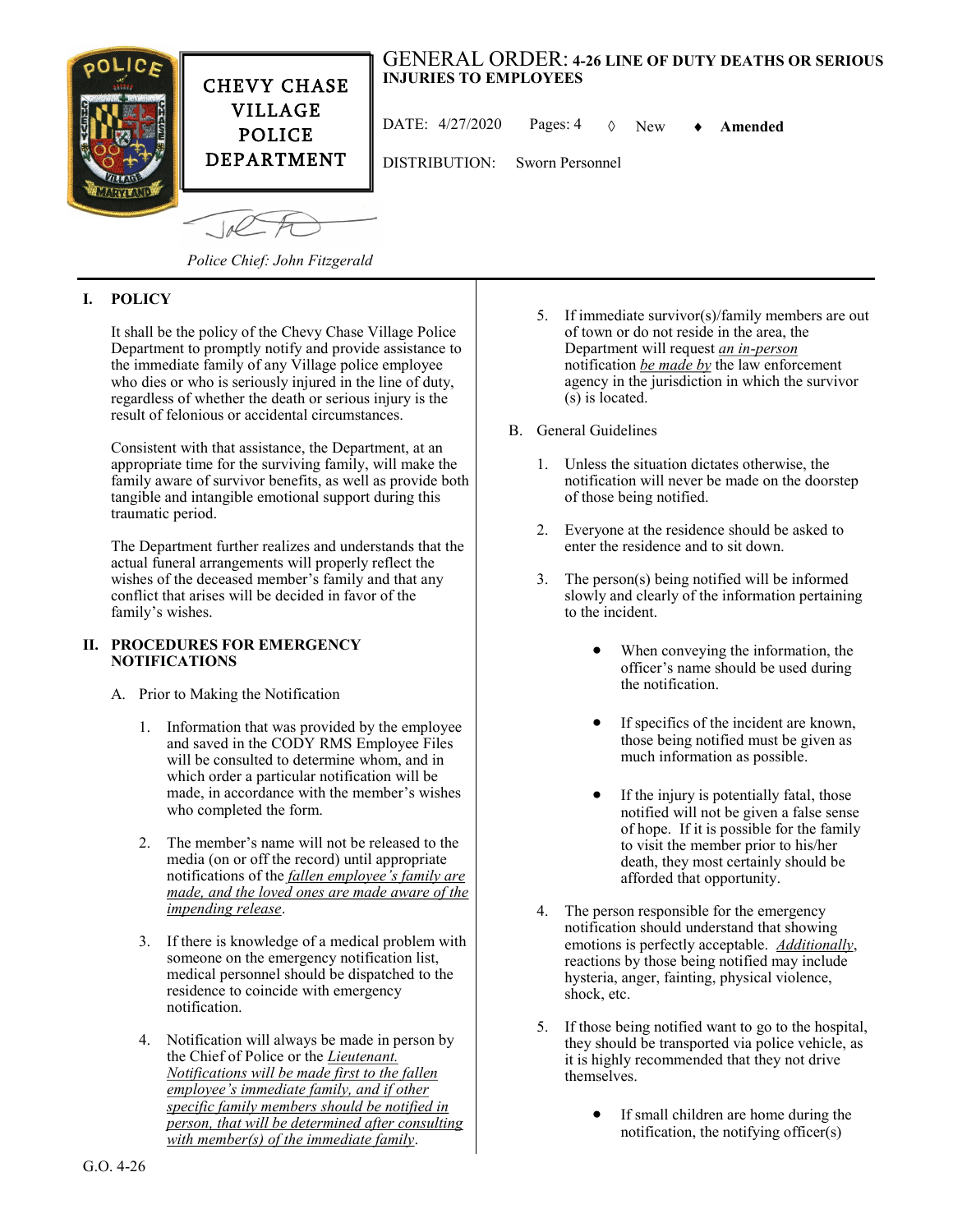must be cognizant of the fact that babysitting needs may have to be arranged.

- 6. Once the family is enroute to the hospital, ECC should be notified so that information (along with an E.T.A.) can be relayed to officers who may be at the hospital.
- C. Assisting the Next-of-kin, etc. at the Hospital
	- 1. This will be a priority of the Department and the Department will communicate with hospital staff in order to arrange for appropriate waiting facilities for the family and a separate area for fellow officers.
	- 2. The officer-in-charge at the hospital should ensure that medical personnel relay pertinent information to the family on the member's condition on a timely basis.
	- 3. These same medical personnel should make the family aware of hospital policies about visitation with the injured member.
		- Concerns of Police Survivors recommends that officers at the hospital should not be overly protective of the family.
	- 4. As soon as the family arrives at the hospital, the Chief of Police, or designee, will ensure that the family is updated on the incident as soon as possible.
	- 5. The Chief of Police, or designee, will make every effort to be present the entire time the family is at the hospital, unless called away, at which time, a representative will be appointed to arrange whatever assistance the family may need at that time.
	- 6. The people who made the initial notification should be among those at the hospital.
	- 7. Arrangements should be made for transportation of the family back to their residence.
- D. Line of duty death notifications
	- 1. It is suggested that the words such as "died" or "dead" be used, rather than "gone away" or "passed away".
	- 2. *If the employee dies in the hospital*, the officer-in-charge at the hospital should ensure that medical personnel assist with the notification.
	- 3. These same medical personnel should make the family aware of hospital policies about viewing the body following *death*, and explain why an autopsy is needed.
- E. Support for the Family During the Wake and Funeral
	- 1. The Chief of Police or his/her designee will, with the approval of the family, appoint a "liaison officer" to assist the family throughout the wake and funeral.

This appointment is a critical assignment and:

- The liaison officer should know the deceased member and be aware of the family relationships;
- The officer should not be so emotionally involved with the loss that *he/she* would become ineffective; and,
- The liaison officer must know that this is not a decision-making position, but that this is a "facilitator" role between the family and the Department.
- 2. The appointment will require the liaison officer, *with the assistance of others*, to:
	- Ensure that the needs of the family come the wishes of the Department;
	- Meet with the family and *inform* them what his/her responsibilities will be during this time;
	- Meet with the family concerning funeral arrangements (if any), since most officers have not pre-arranged their wishes for the handling of their own funeral, the family will most likely need to decide all aspects of the funeral;
	- Make the family aware of what the Department can offer in the way of assistance if the family decides to have a "law enforcement funeral;"
	- *Understand and remain aware of developments* concerning the death and continuing investigation to answer family questions;
	- Provide *information to* out-of-town family members *to help them make their own travel and lodging arrangements*;
	- Be constantly available throughout this traumatic time;
	- Ascertain what police fraternal/labor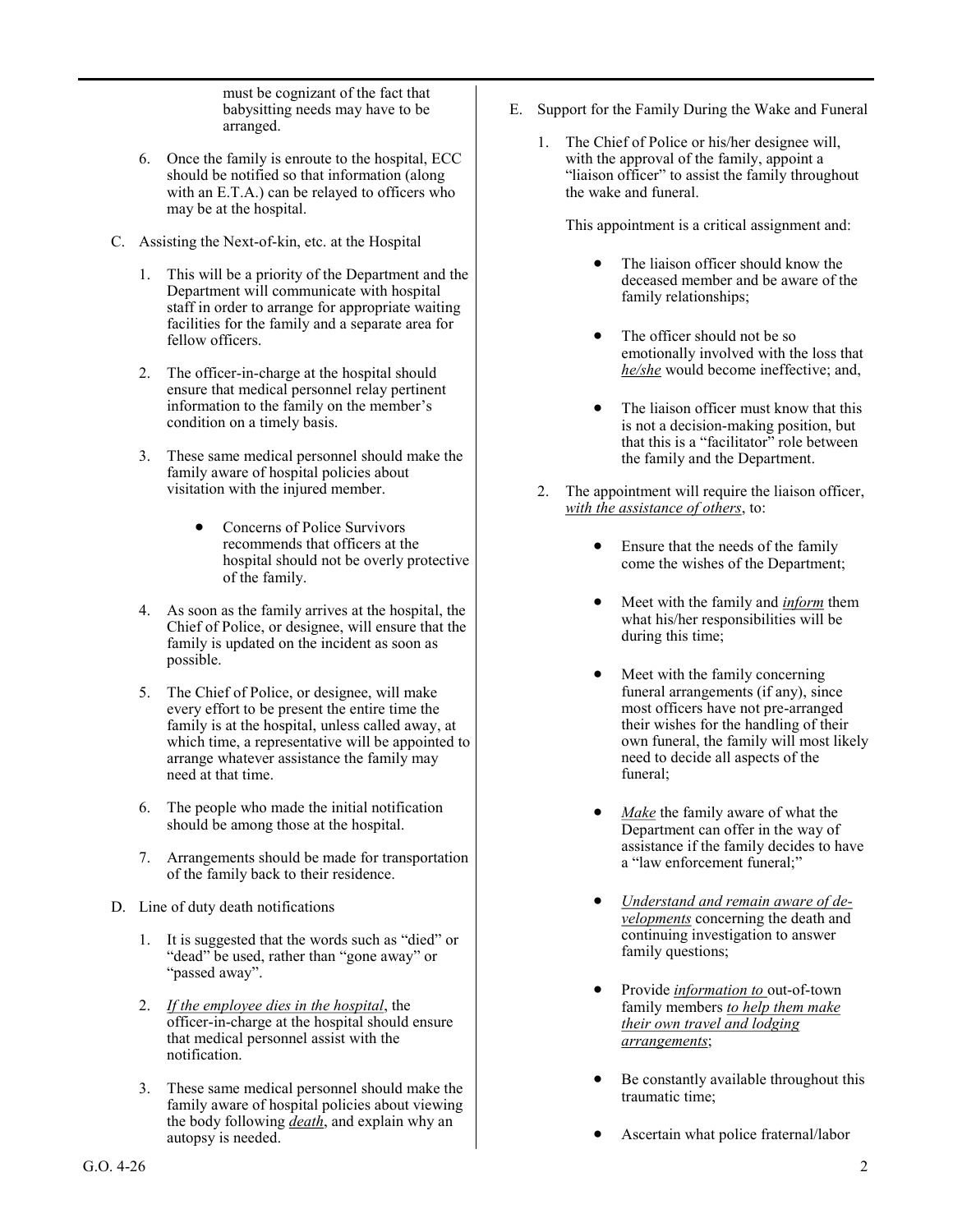organization involvement will be, if any, and what financial assistance they are willing to provide for out-of-town family travel, feeding the funeral attendees following the burial, etc;

- See that the surviving parent(s) are afforded recognition and will have proper placement arranged for them during the funeral and funeral procession;
- See that the family is briefed on the funeral procedure (i.e., "21-gunsalute", presenting of the flag, playing of "Taps", etc.);
- Assist family members in securing adequate babysitting help for their needs, if necessary;
- Accommodate all possible family requests for assistance by communicating those desires to the Chief of Police;
- *Assist as a liaison between* the family minister, police Chaplain, F.O.P., Funeral Director, and Cemetery Director regarding funeral arrangements;
- Compile information concerning the funeral arrangements and any other pertinent information needed to complete the teletype notification as follows:
	- $\Diamond$  Name of the deceased.
	- Date/Time of death,
	- Funeral arrangements (to include if service is private or formal, police funeral to include F.O.P. services),
	- Expressions of sympathy in lieu of flowers,
	- Uniform to be worn,
- Complete an itinerary for the day of the funeral services,
- Brief the Chief of Police concerning all funeral arrangements;
- Determine the location of the officer's personal property (i.e. Evidence

Room), being particularly attentive to wedding rings and religious medals;

- If the family desires a burial in uniform, obtain or designate an officer to obtain a uniform and all accouterments and deliver them to the funeral home;
- Determine if the family wishes a flag presentation by the Chief of Police and notify the Chief *(an American flag can usually be obtained from the funeral home)*;
- Ensure that mourning bunting is erected at the Police facility;
- Arrange for funeral escort service with MCP;
- Arrange for an ambulance to be present at the cemetery;
- *If necessary*, assist the family with transportation after the funeral; and
- Acknowledge visiting or assisting departments with letters of appreciation.
- 3. The family will be made aware of, and have access to, other public safety survivors or other support groups, such as:
	- Concerns of Police Survivors
	- Compassionate Friends
- F. Relations With the Media and Release of Information
	- 1. While the Department recognizes the importance of providing the public, via the media, with accurate and complete information, and will involve the media during this crisis situation, the Department will withhold certain information concerning a member's serious injuries or death in the following circumstances:
		- If a survivor has not been notified, and/ or
		- If the premature release of certain information would/could hamper the investigation into the incident.
	- 2. If a *criminal* investigation is being conducted by an outside agency, *any* release of information by